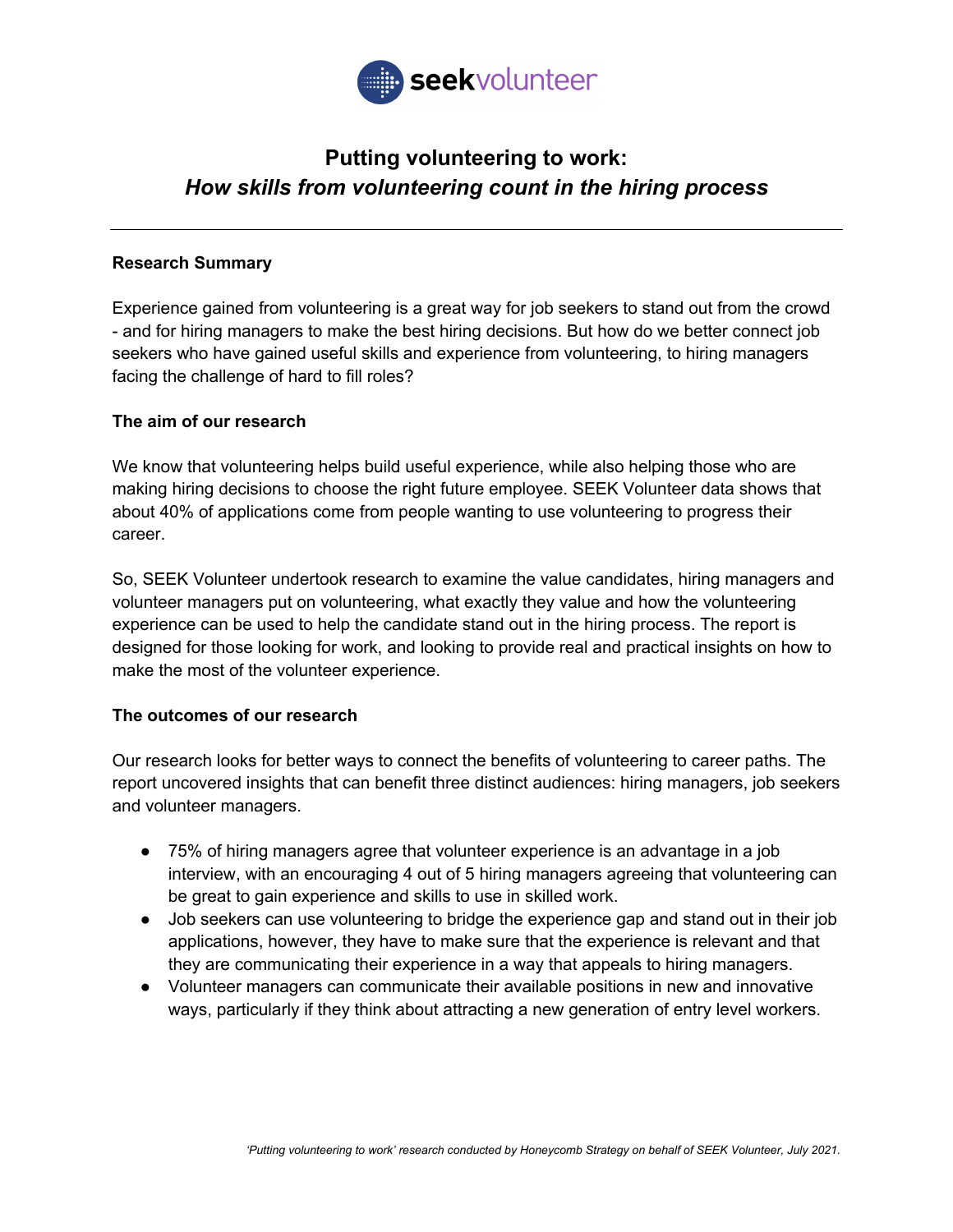

# **Key findings: hiring managers**

One of the key barriers that hiring managers face when reviewing a candidate's application, is assessing their experience. Volunteering can help remove that barrier.

- Hiring managers can struggle to find the right applicants for entry level positions, due to a lack of paid work experience, or a difficulty in framing their life experience. 71% of hiring managers said quality of candidates was the main challenge they faced.
- Hiring managers also can have difficulty in assessing volunteer experience, and knowing the right questions to ask to unlock that experience. "I really want to hear about their volunteering experience that is relevant to the job they are applying for," said one hiring manager. "If I can't see how it will help them in the job, it isn't as impactful."
- Hiring managers place importance on transferable skills when assessing experience, and one way to gain these is through volunteering. One interviewee confirmed that volunteering "can provide you with skills you didn't have before... those skills that can transfer into the job you might apply for one day."
- In the research, 57% of hiring managers agreed that intensive hiring processes were a challenge. Valuing and assessing volunteer experience can help lessen that load.

# **Key findings: job seekers**

The good news for young job seekers with volunteering experience? The research found that for people starting their career, almost 1 in 2 hiring managers rank volunteer experience as one of the most valuable factors to consider.

People can use their volunteer experience to demonstrate how they can transfer their skills to a workplace. One thing that can hold them back, is the ability to express how their volunteer experience is applicable.

- To help overcome the paid work experience gap, candidates, especially those entering the workforce for the first time, can use volunteer experience to bridge that gap.
- Volunteering can also be used as a way to stand out in a job application, as it showcases a caring nature and willingness to help, as well as a focus on good culture, determination, and skill development. Job seekers need to frame their volunteer experience in a way that the hirer can recognise and understand, so that the value of volunteering is not overlooked.

## **Key advice for volunteer managers**

If you're a volunteer manager, how do you promote your roles? Do you focus on social impact or the skills that an individual could gain? Are you exploring new and innovative ways to talk to your applicants?